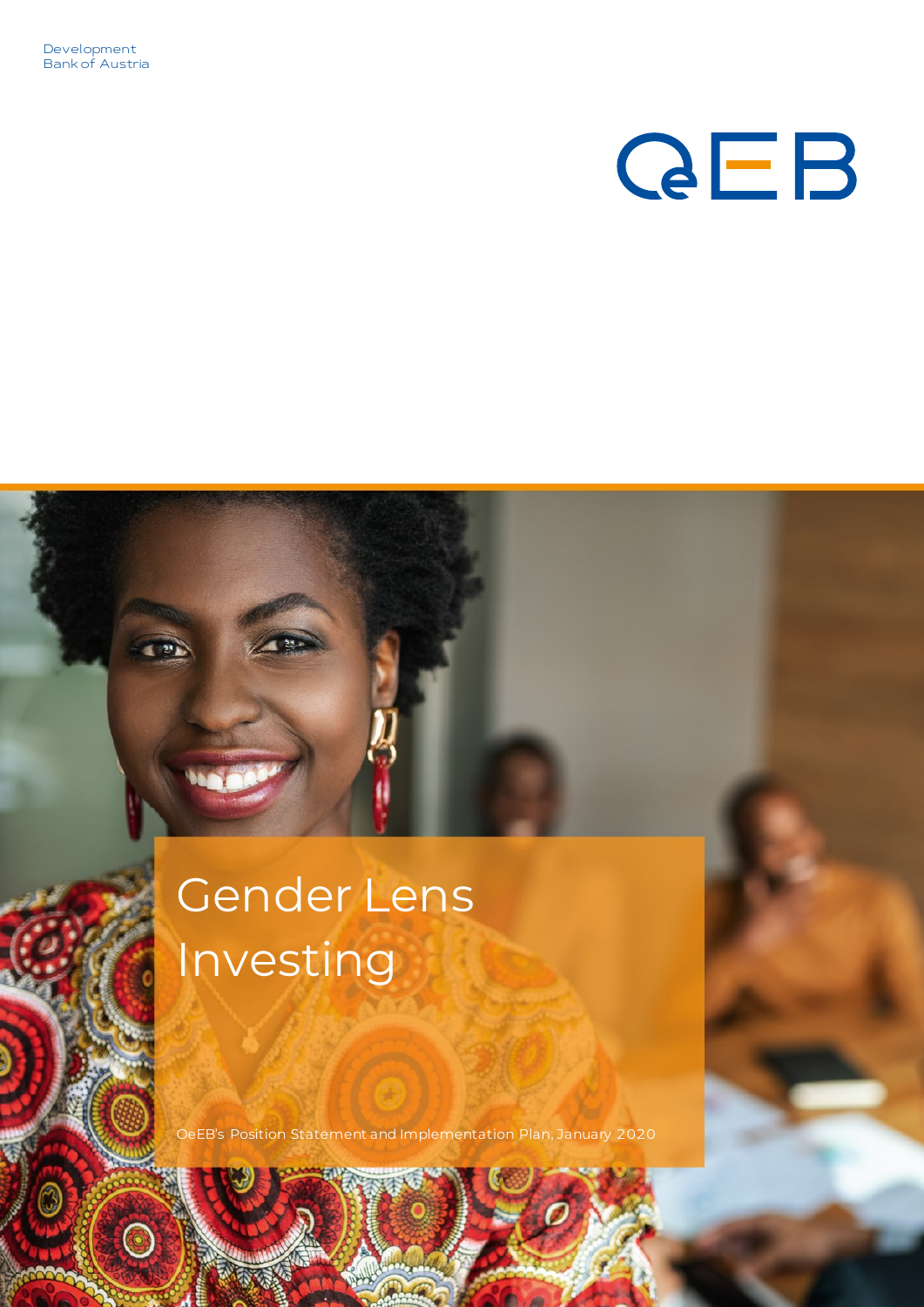# Inhalt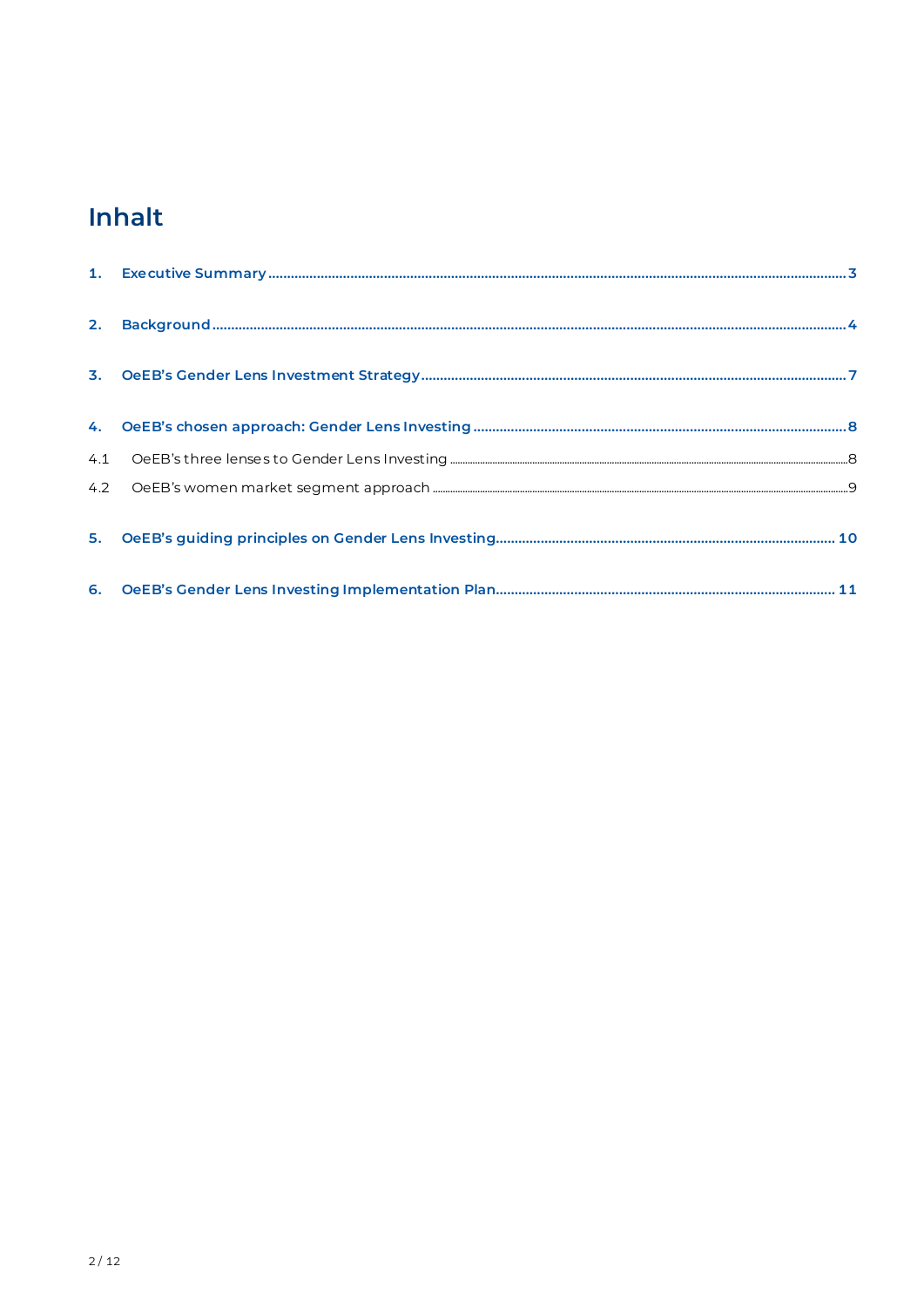

#### <span id="page-2-0"></span>**1. Executive Summary**

OeEB is committed to contributing to the achievement of the Sustainable Development Goal 5 on gender equality and the empowerment of all women and girls. As a private sector development bank, we consider it our role to promote women's economic empowerment via our investments.

Bundling our efforts to support women makes sense from three perspectives:

- Investing in women is the right thing to do because their economic participation is still significantly limited.
- Women account for 60% of the world's work hours but receive only 10% of the income.
- Investing in women is also the smart thing to do: women represent US\$ 20 trillion in consumer spending and gender-diverse boards and senior management teams can lead to better business performance.

National and international policy frameworks, such as the Three-Year Programme on Austrian Development Policy 2019-2023 also encourage us to invest in women. We have committed to integrating a "gender lens" into all our investment activities and 'Gender Lens Investing' is the approach we have chosen to do this. Gender Lens Investing is the intentional integration of a gender analysis into financial analysis to make better investment decisions and to achieve gender-equity that benefits women and girls.

With our investments, we aim to:

- increase access to capital for businesses which are owned and led by women,
- promote gender-equitable workplaces where women work in leadership positions, and their workplace needs are met, and
- support companies which develop products and services that can directly improve the lives of women and girls.

As a first step, we integrated gender analysis into our financial inclusion investment activities and our environmental and social risk management system. Furthermore, we prioritised building up our internal capacities. We will continue to communicate our efforts to achieve gender equality to the outside.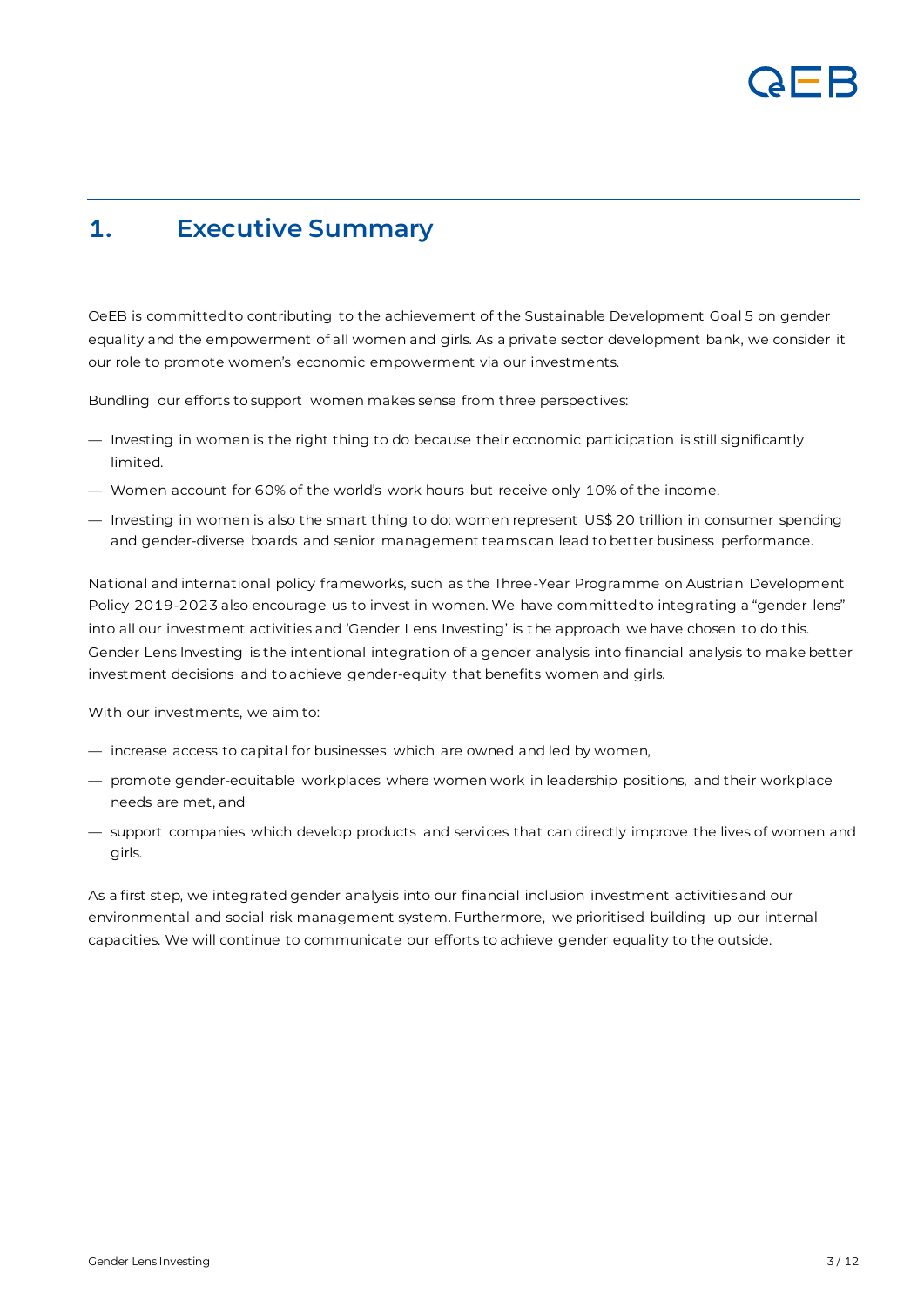### <span id="page-3-0"></span>**2. Background**

As the Development Bank of Austria (OeEB), we support developing countries in their implementation of the **Sustainable Development Goals (SDGs)** by financing sustainable investments in the private sector.



As described in our current strategy<sup>1,</sup> we focus our efforts on financing renewable energy, infrastructure and financial inclusion/MSMEs. We have decided to highlight our contribution towards **gender equality** and climate protection in **all our projects**.

Our reasons for focusing on gender equality (see Box 1) and women's economic empowerment (see Box 2) are threefold:

Figure 1OeEB's strategy at a glance

1. **Investing in women is the right thing to do** because their economic participation is still significantly limited. On average, women continue to earn less than men (women account for 60% of the world's work hours but receive only 10% of the income)<sup>2</sup>, account for only 12.8 per cent of agricultural landholders in the world<sup>3</sup> and bear the burden of unpaid care and domestic work (women do four times more unpaid work then men in Asia and Pacific) $^4$ . Nearly a billion women worldwide  $\,$ have no access to financial  $\,$ services $^5$ – denying women a safe way to save $^6$ , borrow $^7$  and invest. Moreover, the global gender gap in account ownership between men and women is not getting any smaller.

<sup>&</sup>lt;sup>1</sup> OeEB (2019). Financing our Shared Future. Retrieved 15 November 2019 from [https://www.oe-eb.at/en/about-oeeb/our](https://www.oe-eb.at/en/about-oeeb/our-focus.html)[focus.html](https://www.oe-eb.at/en/about-oeeb/our-focus.html)

<sup>&</sup>lt;sup>2</sup> According to OXFAM (2014) women account for 60% of the world's work hours but receive 10 percent of the income.

<sup>&</sup>lt;sup>3</sup> UN Women (2019). Facts and Figures: Economic Empowerment. Retrieved 19 March 2019 fro[m https://hbr.org/2009/09/the-female](https://hbr.org/2009/09/the-female-economy)[economy](https://hbr.org/2009/09/the-female-economy) <http://www.unwomen.org/en/what-we-do/economic-empowerment/facts-and-figures>

<sup>4</sup> ILO (2018). Care Economy. Retrieved 19 March 2019 from [https://www.ilo.org/asia/media-centre/news/WCMS\\_633284/lang--en/index.htm](https://www.ilo.org/asia/media-centre/news/WCMS_633284/lang--en/index.htm)

<sup>5</sup> World Bank Group (2017). Global Findex Database

<sup>6</sup> According to the Global Findex (2017), women are 16% more likely than men to save for future expenses

<sup>7</sup> According to the IFC (2017), there is an estimated US\$1.7 trillion finance gap for women-owned micro-, small- and medium sized enterprises (MSMEs) in emerging economies.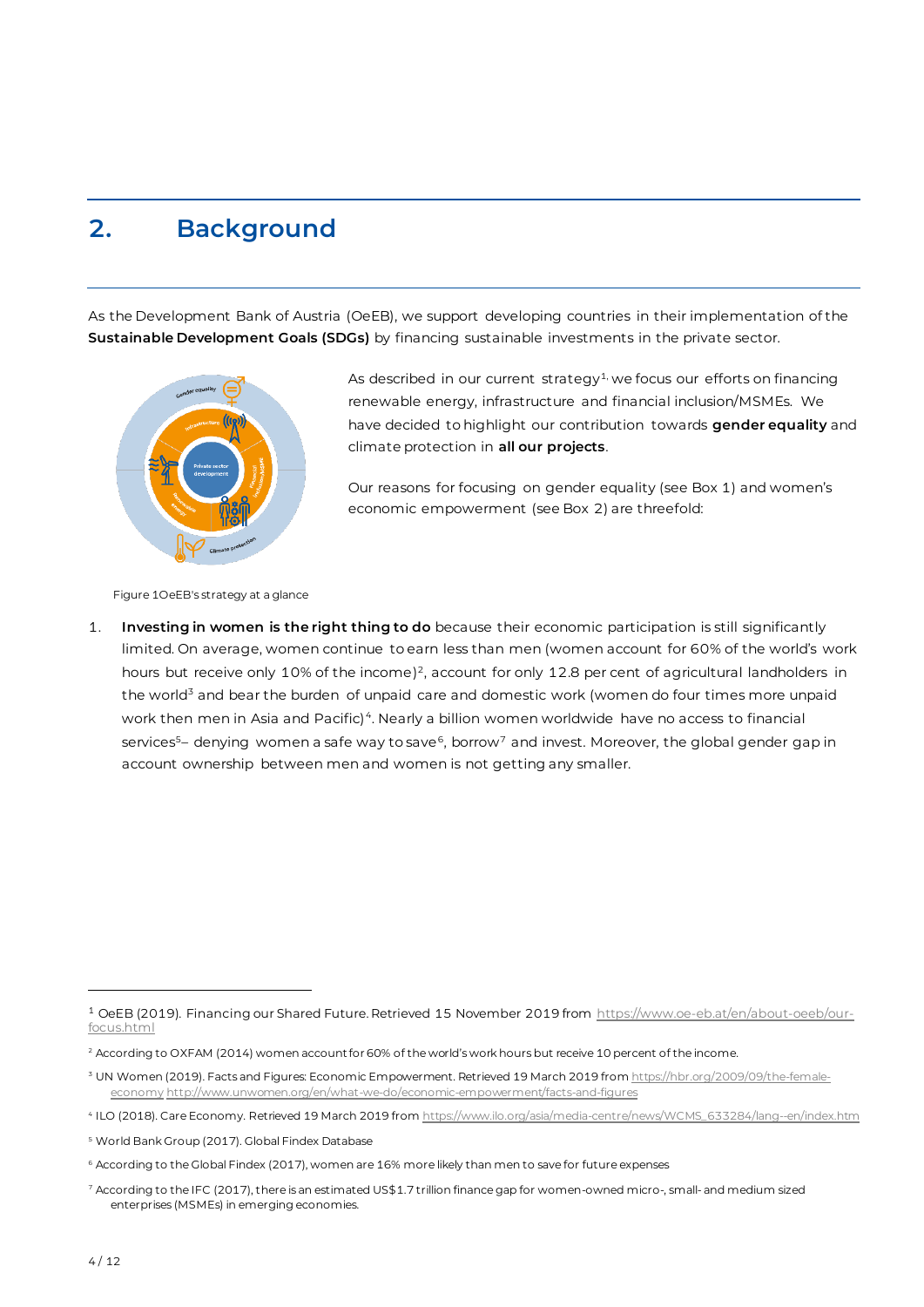

- 2. **Investing in women is the smart thing to do** the **business case** for investing in women has been proven time after time. Women represent US\$ 20 trillion in consumer spending and make the majority of the household consumer purchasing decisions worldwide<sup>8</sup>. McKinsey Global Institute report found that, in a 'full potential' scenario, gender equality could add up to US\$ 28 trillion to the world's output by 2050<sup>9</sup>. Gender-diverse boards and senior management teams can lead to better business performance, including an increase in return on equity of up to 27% according to Credit Suisse<sup>10</sup>. Also, supporting equal access to capital, jobs and services for women will fuel sustainable economies and benefit societies and humanity at as a whole $^{\rm 11}.$
- 3. **National and international policy frameworks** also encourage us to **invest in women**. Our commitment is intended to support the **women's economic empowerment (WEE)** commitment set out in the Three-Year Programme on Austrian Development Policy 2019-2023. We have also committed to supporting gender-smart decision making in investment processes and operations by signing the Gender Finance Collaborative mission statement in  $2018^{12}$ . Furthermore, all EU states have committed to gender equality via the EU Gender Action Plan 2016-2020. All of these are a means of contributing to the achievement of **SDG 5, gender equality and empowering all women and girls**. See **Fehler! Verweisquelle konnte nicht gefunden werden.** for OeEB's strategic positioning.

#### Box 1: Gender equality

Gender equality means women and men having equal conditions, treatment, and opportunities for realising their full potential, human rights and dignity, and for contributing to (and benefiting from) economic, social, cultural, and political development. Gender equality is, therefore, the equal valuing by society of the similarities and differences between men and women, and the roles they play.

#### Box 2: Women's economic empowerment

Women's economic empowerment is a step toward achieving gender equality. It's the process by which women exercise their right to economic resources and the power to make decisions that benefit them, their families and their communities.

<sup>&</sup>lt;sup>8</sup> BCG (2009). The Female Economy. Retrieved 05 May 2019 fro[m https://hbr.org/2009/09/the-female-economy](https://hbr.org/2009/09/the-female-economy)

<sup>9</sup> McKinsey (2015). How advancing women's equality can add \$12 trillion to global growth. Retrieved 15 November from [https://www.mckinsey.com/featured-insights/employment-and-growth/how-advancing-womens-equality-can-add-12-trillion-to-global](https://www.mckinsey.com/featured-insights/employment-and-growth/how-advancing-womens-equality-can-add-12-trillion-to-global-growth)[growth](https://www.mckinsey.com/featured-insights/employment-and-growth/how-advancing-womens-equality-can-add-12-trillion-to-global-growth)

<sup>&</sup>lt;sup>10</sup> Credit Suisse Research Institute (2014). The CS Gender 3000: Women in Senior Management.

<sup>11</sup> UN Women, 2015 Sustainable Development Goals – SDG 5. Retrieved 17 April 2019 from <https://www.un.org/sustainabledevelopment/gender-equality/>

<sup>&</sup>lt;sup>12</sup> OeEB (2018). OeEB signs DFI Gender Finance Collaborative. Retrieved 15 November 2019 fro[m https://www.oe](https://www.oe-eb.at/en/news/news/2018/gender-finance-collaborative.html)[eb.at/en/news/news/2018/gender-finance-collaborative.html](https://www.oe-eb.at/en/news/news/2018/gender-finance-collaborative.html)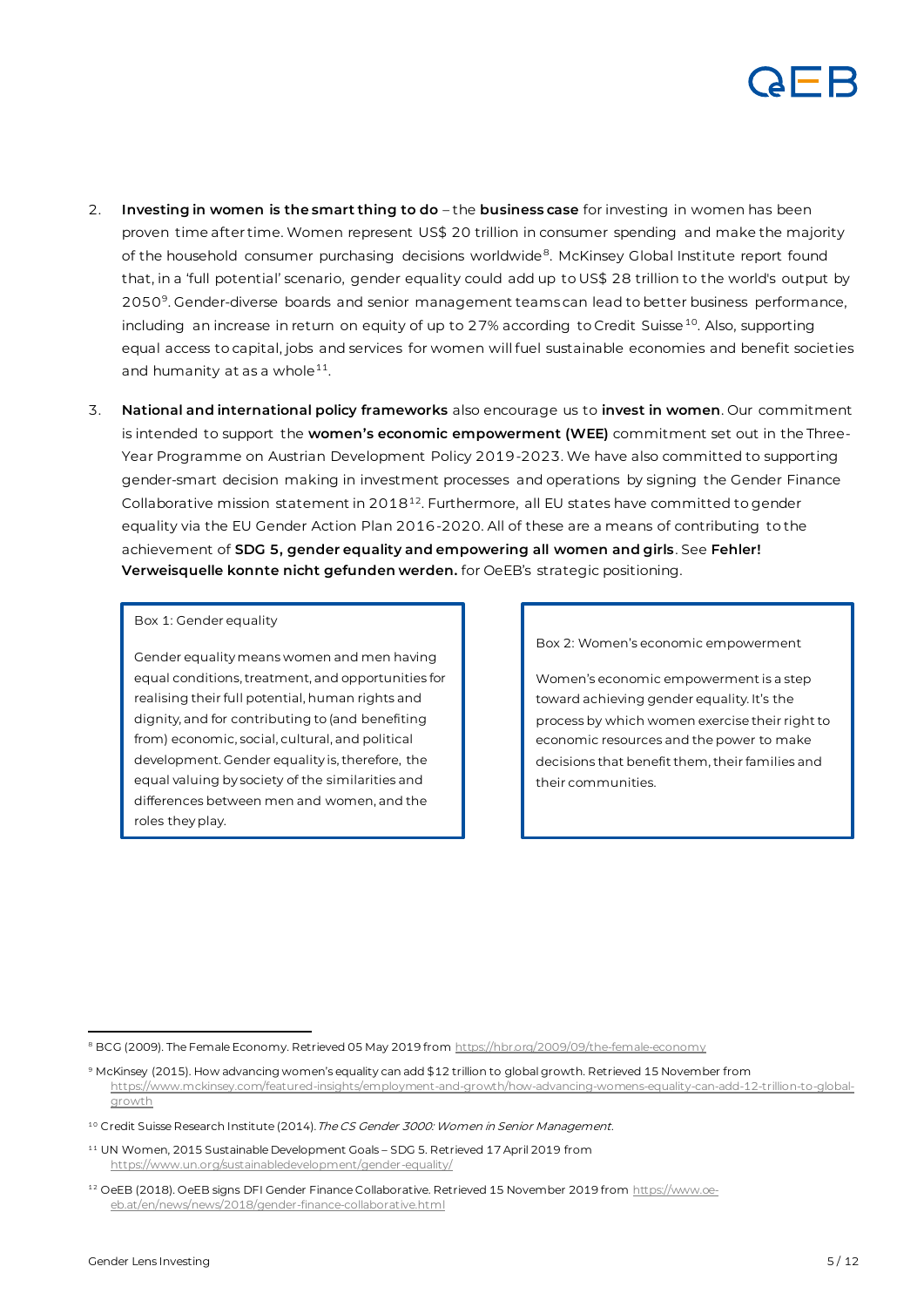

Figure 2: OeEB's strategic positioning of its gender commitments

This Position Statement and Implementation Plan on Gender Lens Investing aims to set out and operationalise our strategic gender commitments.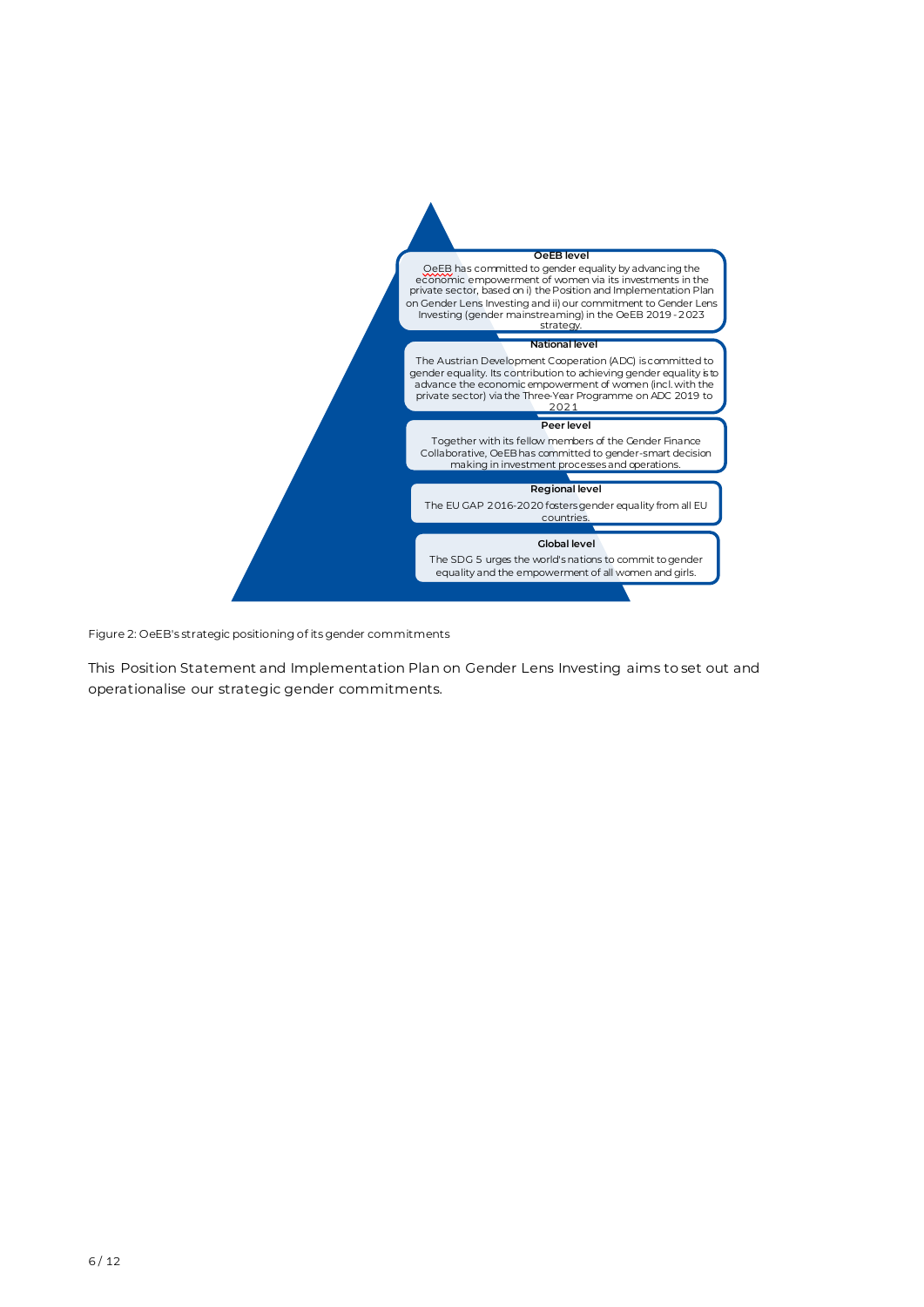

#### <span id="page-6-0"></span>**3. OeEB's Gender Lens Investment Strategy**

To achieve our gender commitments, we have developed the "strategy house" below (**Fehler! Verweisquelle konnte nicht gefunden werden.**). The strategy house describes our overall goal to underpin the foundations for success. It is our **goal** to integrate gender analysis into financial analysis to **make better investment decisions** and achieve **gender-equitable social change** that benefits women and girls. Given our mandate to finance the private sector, we see it as our **sub-goal** to support **women's economic empowerment**. We have made investing in financial institutions to promote the financial inclusion of businesses which are owned and led by women a timeline priority. We have decided to take a **Gender Lens Investing approach** to achieve our gender commitment, which will be further discussed in Part 4. We see the OeEB **departments** Investment Finance, Private Equity Investments and Business Advisory Services, as well as OeEB's and our clients' **workplaces** as the entry points for our activities. Furthermore, we have identified the following **key activities** for implementing our chosen approach: developing, implementing and refining tools (internally used instruments and templates), products (financial and non-financial offers for our clients), building capacities, learning, and monitoring and evaluating results (M&E). The entire journey is underpinned by **four guiding principles**, which are further explained under Part 5.



Figure 3: Strategy house for OeEB's Gender Lens Investing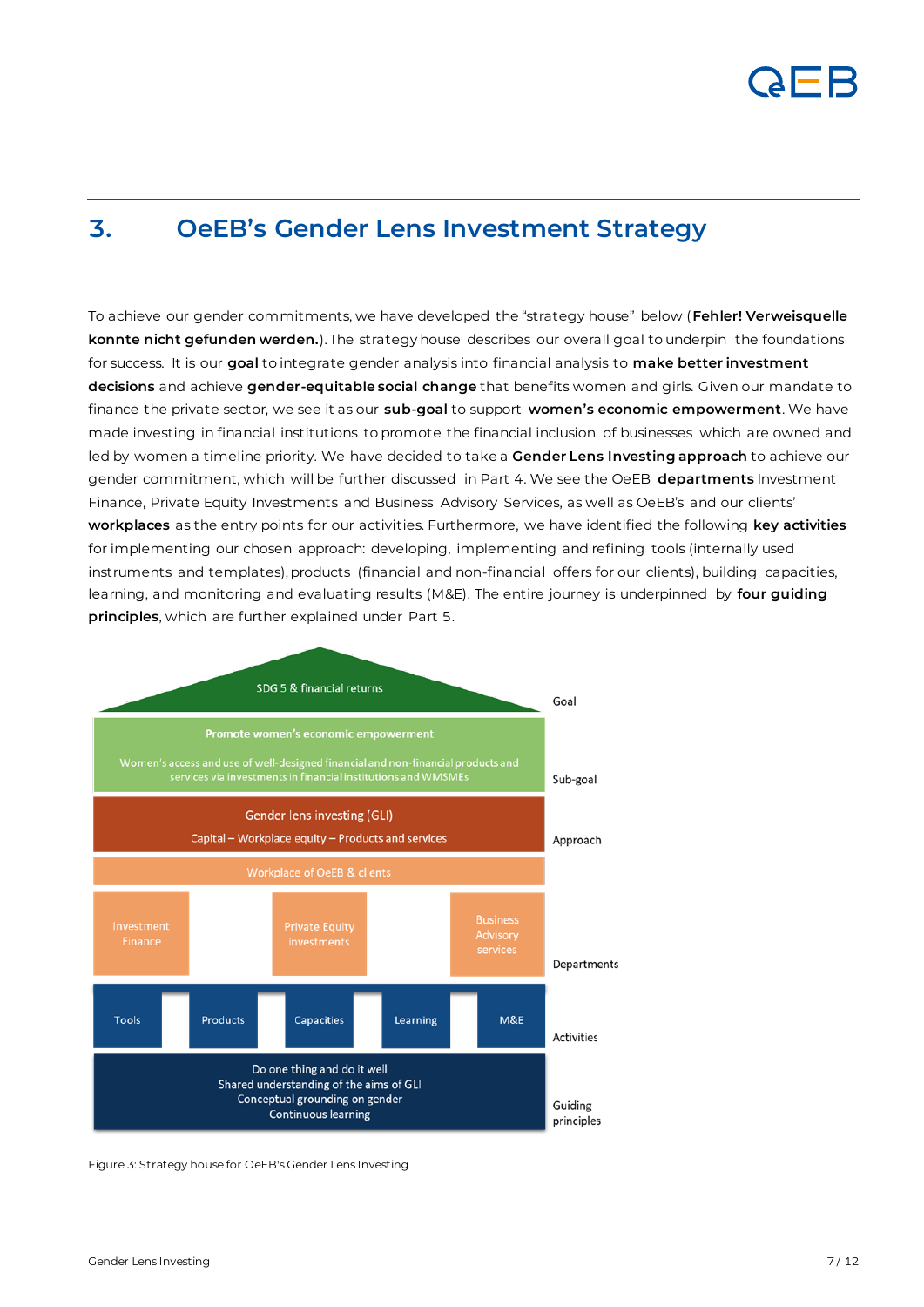#### <span id="page-7-0"></span>**4. OeEB's chosen approach: Gender Lens Investing**

We have chosen **Gender Lens Investing** as our approach for applying gender mainstreaming in our own investment processes and workplace. Gender Lens Investing is the intentional integration of a gender analysis into financial analysis to make better investment decisions and to achieve gender-equitable social change that benefits women and girls<sup>13</sup>. Essentially, it is 'gender mainstreaming' for the investment world and its application has grown rapidly in recent years.

#### <span id="page-7-1"></span>**4.1 OeEB's three lenses to Gender Lens Investing**

Our Gender Lens Investing approach pursues three dominant threads of investment activities – or 'lenses' – which open up a route to support women's economic empowerment and gender equality (Figure 4): Capital, Workplace Equity and Products/Services.

- **Capital focuses on promoting women's increased access to and use of capital**. There is an estimated US\$ 1.7 trillion finance gap for women-owned micro-, small- and medium sized enterprises (MSMEs) in emerging economies. Financing businesses which are owned or led by women is a key enabler for inclusive development and bridging the gender finance gap. OeEB is currently in the process of developing a gender-smart product range for financial institutions, to include financial and non-financial service offers.
- **Workplace equity focuses on promoting fairness for women in the workforce, including in leadership positions, and ensuring support**



Figure 4: Three lenses to gender lens investing

**for women's workplace needs.** Globally, women are under-represented in leadership positions, receive lower pay for the same roles as men, and do double the amount of unpaid care work whilst being employed. Studies show that increased diversity in leadership and workforce boosts innova tion, reduces staff turn-over, increases productivity and improves decision-making and enhances the stability of teams. Via our updated gender-smart environmental and social management system (currently in progress), we aim to flag such gendered risks and use our leverage to improve workplaces for women. This could mean supporting access to safe jobs for women by ensuring that personal protective equipment fits women's bodies or promoting safe ways of commuting free from sexual harassment.

— **The Products and Services thread focuses on investing in companies which develop products and services that can directly improve the lives of women and girls.** Women are a powerful force in the economy and control US\$ 20 trillion of consumer spending, yet studies show that most companies do a remarkably poor job of serving them. Women experience greater discrimination in accessing services such as telecommunications, healthcare and financial services than men do. Over time, OeEB will work on prioritising investments that serve female needs.

<sup>&</sup>lt;sup>13</sup> USAID (2015). Gender Lens Investing in Asia. Retrieved 15 March 2019 from

[https://www.usaid.gov/sites/default/files/documents/1861/Advancing%20Gender%20Lens%20Investing%20in%20Asia%20\(2015\).pdf](https://www.usaid.gov/sites/default/files/documents/1861/Advancing%20Gender%20Lens%20Investing%20in%20Asia%20(2015).pdf)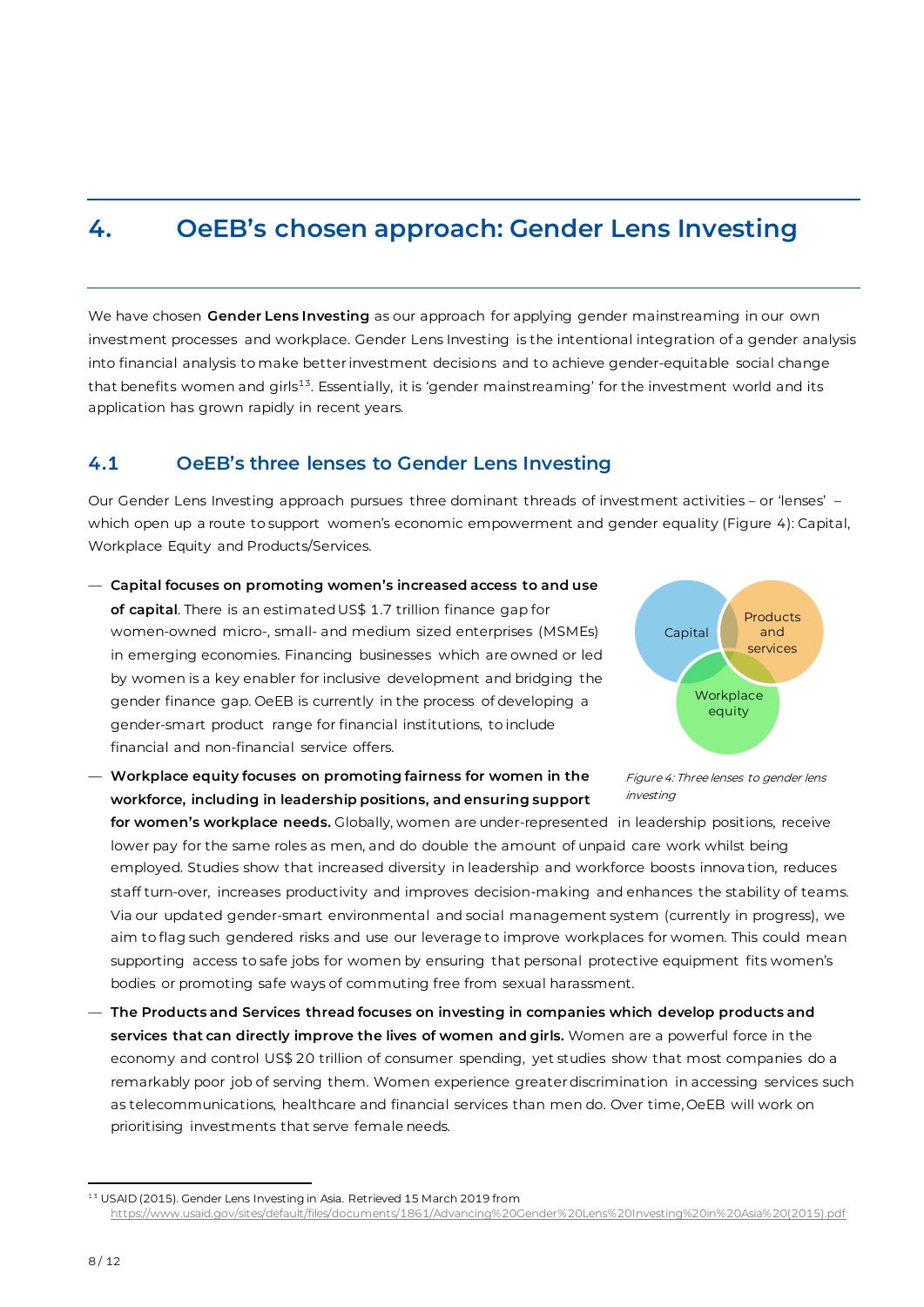

#### <span id="page-8-0"></span>**4.2 OeEB's women market segment approach**

We realise that women are not a homogenous group and that their needs differ. Women differ not only in terms of their social identities (e.g. age, religion, ethnicity, sexual orientation, marital status, wealth etc.), but also in terms of their different functions and positions in the economy. They can be producers, employees/workers, entrepreneurs or consumers. Identifying and prioritising investments in specific women's segments helps us to develop **customised solutions for the needs of distinct women's segments or groups**.

We also recognise that women's positions and needs differ in the sectors in which we invest. While investments in the textile sector, for instance, must ensure that the predominantly female workforce is not exploited, investments in infrastructure could look at how to increase the share of females in the workforce and avoid a discriminatory work culture deriving from a male-dominated workforce. We are convinced that we can make greater impact and achieve better financial returns by pursuing a **sector-based women's target market segmentation approach**. This allows us to identify and prioritise gender-smart interventions tailored to women's needs in each sector in which we invest.

We have already identified the women market segments we want to reach in the financial institutions sector. We aim to target **women in the financial institutions value chain**: owners, leaders and employees in the financial institutions, as well as owners, leaders and - over time - also employees of the micro-, small- and medium-sized enterprises the financial institution lends to.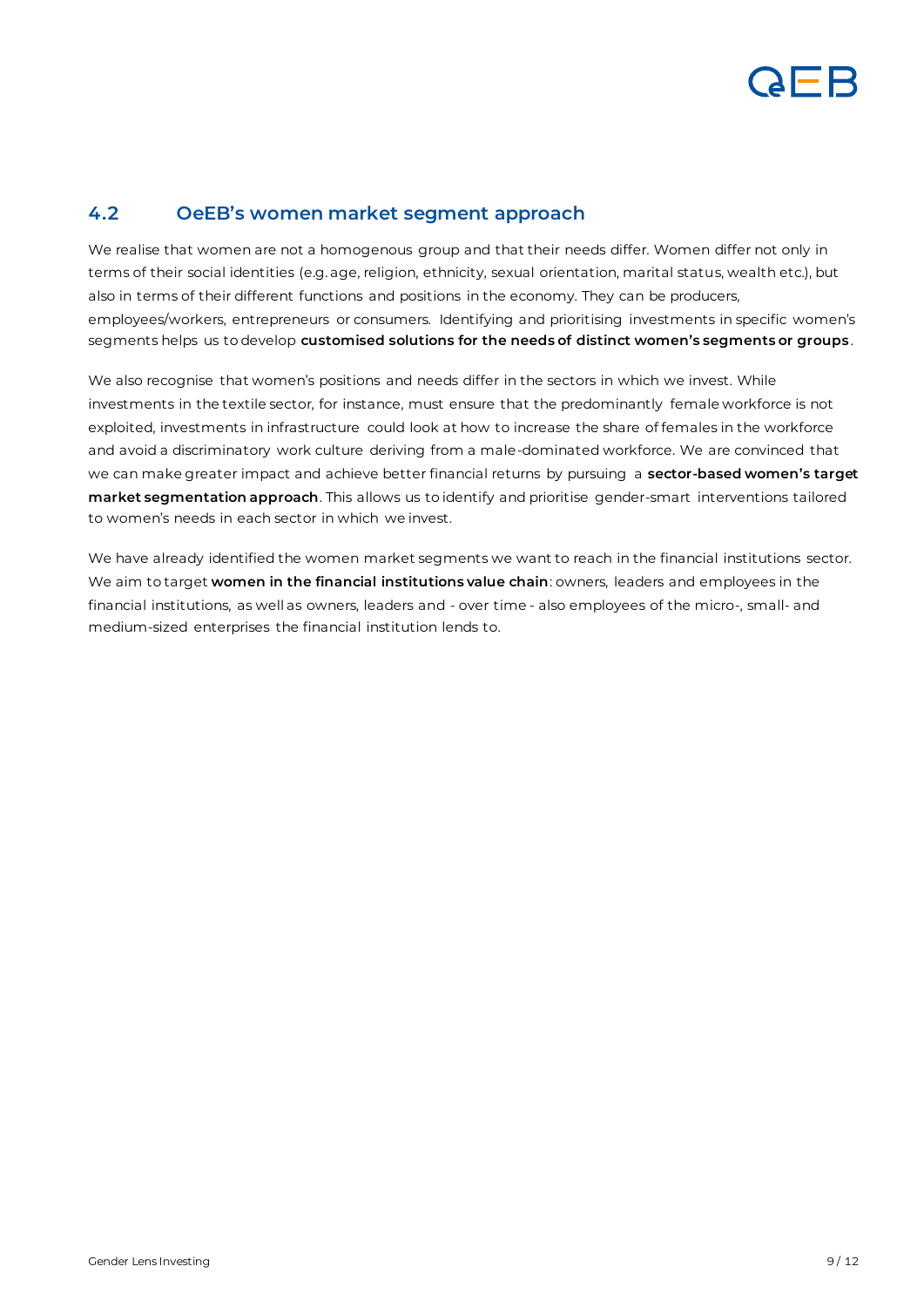### <span id="page-9-0"></span>**5. OeEB's guiding principles on Gender Lens Investing**

Our Gender Lens Investing strategy is built on four guiding principles to enable every chance of successful implementation [\(Figure 5](#page-9-1)):





Shared understanding of the aim of GLI





learning

<span id="page-9-1"></span>Figure 5. Four guiding principles for OeEB's GLI journey

**Principle 1: Do one thing and do it well**. In order to become a market leader on Gender Lens Investing, zeroing in on one idea and executing it becomes a key factor. It makes it possible to bring everyone along the journey. We are starting by focusing on supporting women's financial inclusion, as well as integrating a gender lens into our environmental and social management system.

**Principle 2: Shared understanding of the aims of Gender Lens Investing**. Our approach to Gender Lens Investing is as much about making social change that benefits women and girls as it is about making wise investment decisions.

**Principle 3: Conceptual grounding on gender**. Our strategy takes a twin-track approach: it combines activities in a stand-alone track (specific measures that target women's empowerment and gender equality, e.g. a gender-focused credit line) and a mainstreaming track (integrates gender equality as an overarching issue e.g. making projects which do not already have a specific gender focus less gender-blind). We also aim to avoid falling into the pitfall of 'gender washing': simply reaching women, for example, by adding another female customer to a bank's portfolio, does not ensure that they will benefit from that investment. It is therefore critical that the gender analysis OeEB conducts identifies investment opportunities that can benefit and, ideally, empower different groups of women.

**Principle 4: A culture of continuous learning**. Using a Gender Lens Investing approach is an ongoing process over a medium-term timeframe. Continuous learning, reflection and analysis are key.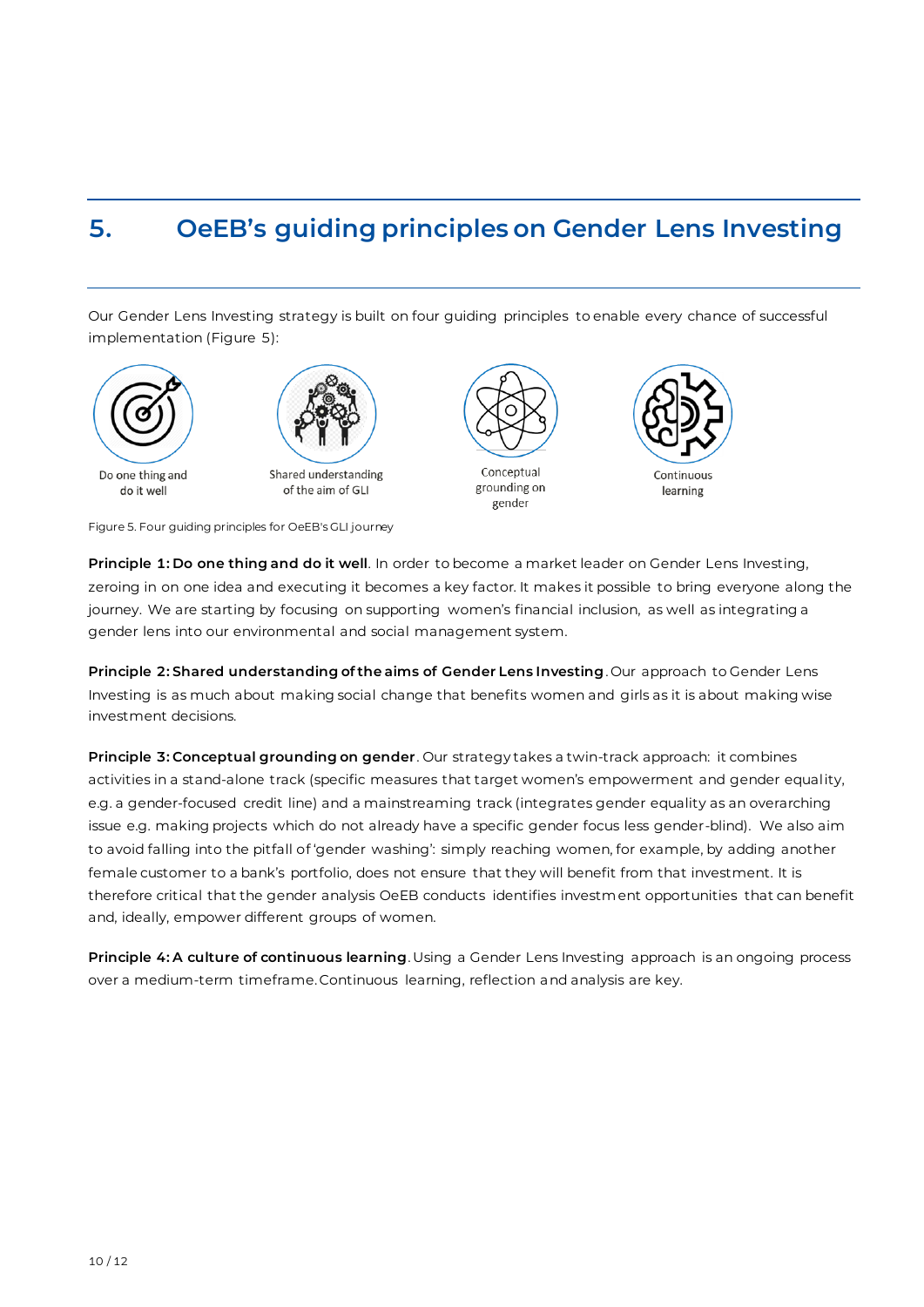

## <span id="page-10-0"></span>**6. OeEB's Gender Lens Investing Implementation Plan**

In line with our guiding principles, we have identified some areas where we want to bundle our efforts first. We have also identified mid-term activities – some of which are new and some of which describe necessary ongoing efforts.

| <b>Priority Activities</b>                                                                                                                                                 | <b>Mid-Term Activities</b>                                                                                                                               |  |
|----------------------------------------------------------------------------------------------------------------------------------------------------------------------------|----------------------------------------------------------------------------------------------------------------------------------------------------------|--|
| Tools                                                                                                                                                                      |                                                                                                                                                          |  |
| Incorporate a gender lens in our Environmental and<br>Social Management System for selected sectors and<br>pilot implementation                                            | - Refine and strengthen the gender lens of our<br>Environmental and Social Management System and<br>develop tools for further sectors                    |  |
| Develop, adopt and implement a guideline to better<br>understand the local context of our investments in<br>terms of gender issues                                         | - Integrate gender analysis into the full due diligence<br>process for all our products and clients                                                      |  |
| — Develop and implement a guideline for gender<br>marking our investments                                                                                                  | - Set targets for our portfolio composition in terms of<br>its gender relevance                                                                          |  |
| Gender-smart finance products                                                                                                                                              |                                                                                                                                                          |  |
| Develop and pilot a gender-smart finance offering<br>for financial institutions, incl. a gender credit line and<br>a specific yet flexible Technical Assistance (TA) offer | - Identify other potential women's segments to be<br>reached via financial intermediary investments and<br>develop value propositions to reach them      |  |
| Development of a teaser for Investment Officers to<br>better support our clients with gender-smart<br>products                                                             | - Develop gender-smart finance and technical<br>assistance offers or all our investment streams (incl.<br>private equity, project and corporate finance) |  |
| Capacities                                                                                                                                                                 |                                                                                                                                                          |  |
| - Improve gender awareness and capacity of OeEB<br>staff through training and knowledge sharing<br>platforms                                                               | Continue developing gender awareness and<br>capacity of OeEB staff and institutionalise such<br>training within OeEB                                     |  |
| Appoint a gender focal point and departmental<br>gender focal points                                                                                                       |                                                                                                                                                          |  |
| Consider strengthening OeEB internal work place<br>policies with a gender lens                                                                                             |                                                                                                                                                          |  |
| Learning                                                                                                                                                                   |                                                                                                                                                          |  |
| - Learn and reflect on gender lens investing within<br>OeEB, with our clients and partners                                                                                 | - Gender awareness and knowledge sharing with<br>clients                                                                                                 |  |
|                                                                                                                                                                            | - Proactive involvement in key peer learning fora                                                                                                        |  |
| Monitoring & evaluation                                                                                                                                                    |                                                                                                                                                          |  |
| Identify impact tools to integrate stronger gender<br>output, outcome and impact indicators and define<br>relevant indicators                                              | - Learn, reflect upon and update tools                                                                                                                   |  |
| Communicate our gender smart financing activities<br>to the outside                                                                                                        |                                                                                                                                                          |  |